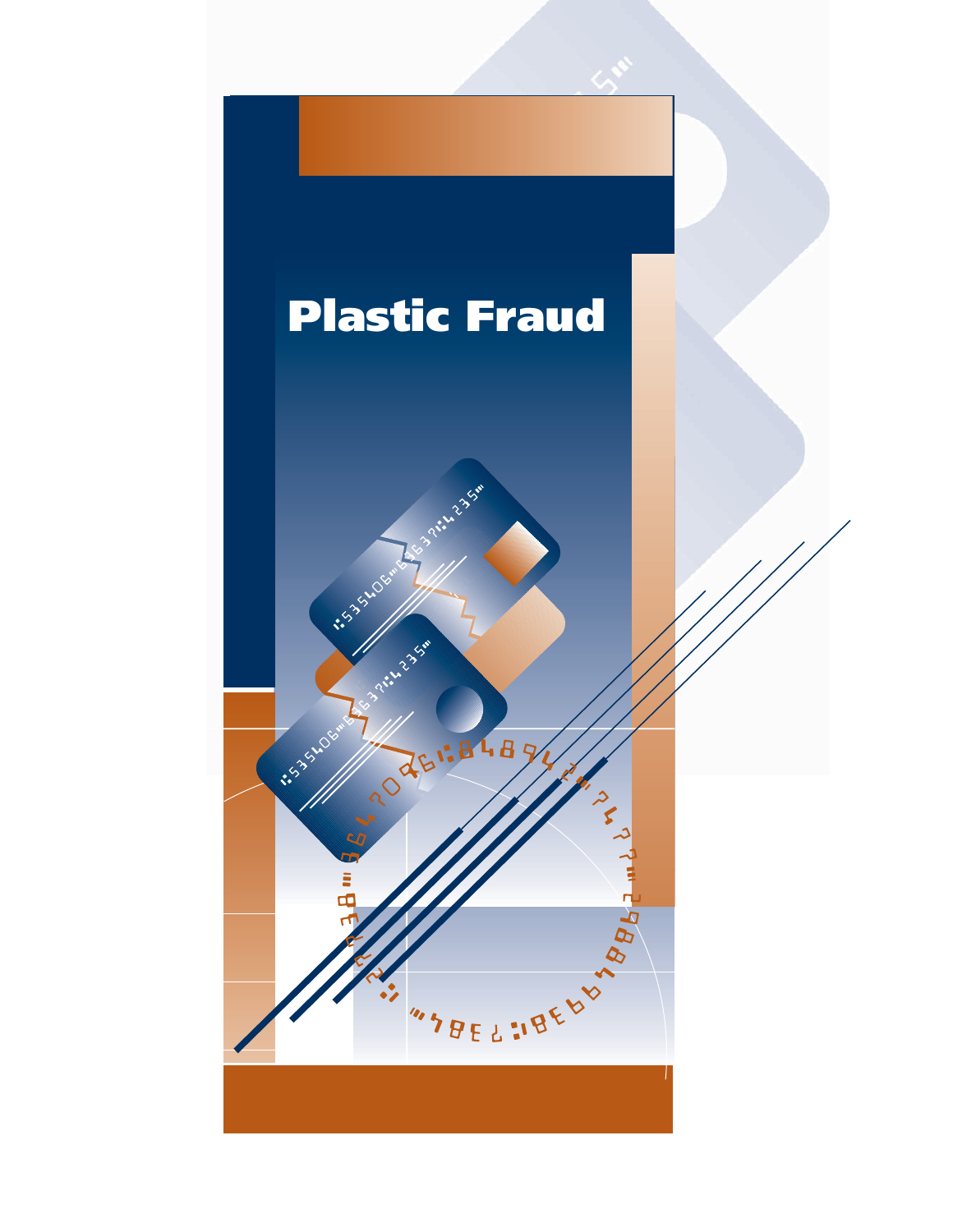# **Plastic Fraud**

### *Getting a Handle on Debit and Credit Cards*

State-of-the-art thieves are concentrating on plastic cards. In the past, this type of fraud was not very common. Today, it is a big business for criminals. Plastic cards bring new convenience to your shopping and banking, but they can turn into nightmares in the wrong hands. This pamphlet describes credit and debit cards and some common schemes involving card fraud with tips to help you avoid them.

# **Credit and Debit Cards**

Although they may look the same, all plastic cards do not work the same. In fact, there are two very different kinds of cards in use today: credit cards and debit cards.

As the names imply, *credit* cards allow the extension of credit and the delay of payment while *debit* cards charge or debit your account at the moment of the transaction.

### *Credit Cards*

Many credit cards work as follows: You charge goods or services and the merchant who accepts your credit card sends the transaction information to the card-issuing institution. The institution then bills you, usually on a monthly basis. In many cases, payment may be made by the due date with no interest assessed. If the total bill is not paid by the due date, you often can pay off your debt in monthly payments that include finance charges.

### *Debit Cards*

Debit cards, unlike credit cards, automatically withdraw funds from your account at the time you make a transaction.

Debit cards are used most commonly at automated teller machines (ATMs) and for purchasing goods directly in stores.

The machine-readable plastic card contains a magnetic strip indicating your account number, bank number, and type of account. Debit card users gain access to the issuing institution's computer by using a secret code, their personal identification number (PIN). The PIN should only be known to the card holder.

# **Avoiding Card Fraud**

Although credit and debit card fraud can take many forms, the following examples explain some situations to watch for.

### *Stolen Cards at the Office*

Over the lunch hour when you leave your office for lunch, you could be the target of a credit card thief. Credit card thieves often gain illegal access to the offices of employees who are away in order to search unattended. Most times, they leave the offices and immediately go on a shopping spree, charge credit cards to their limits, and withdraw cash on debit cards.

*Protect your credit cards as you would cash. Never write your PIN number on your debit card. Instead, always commit your PIN number to memory.*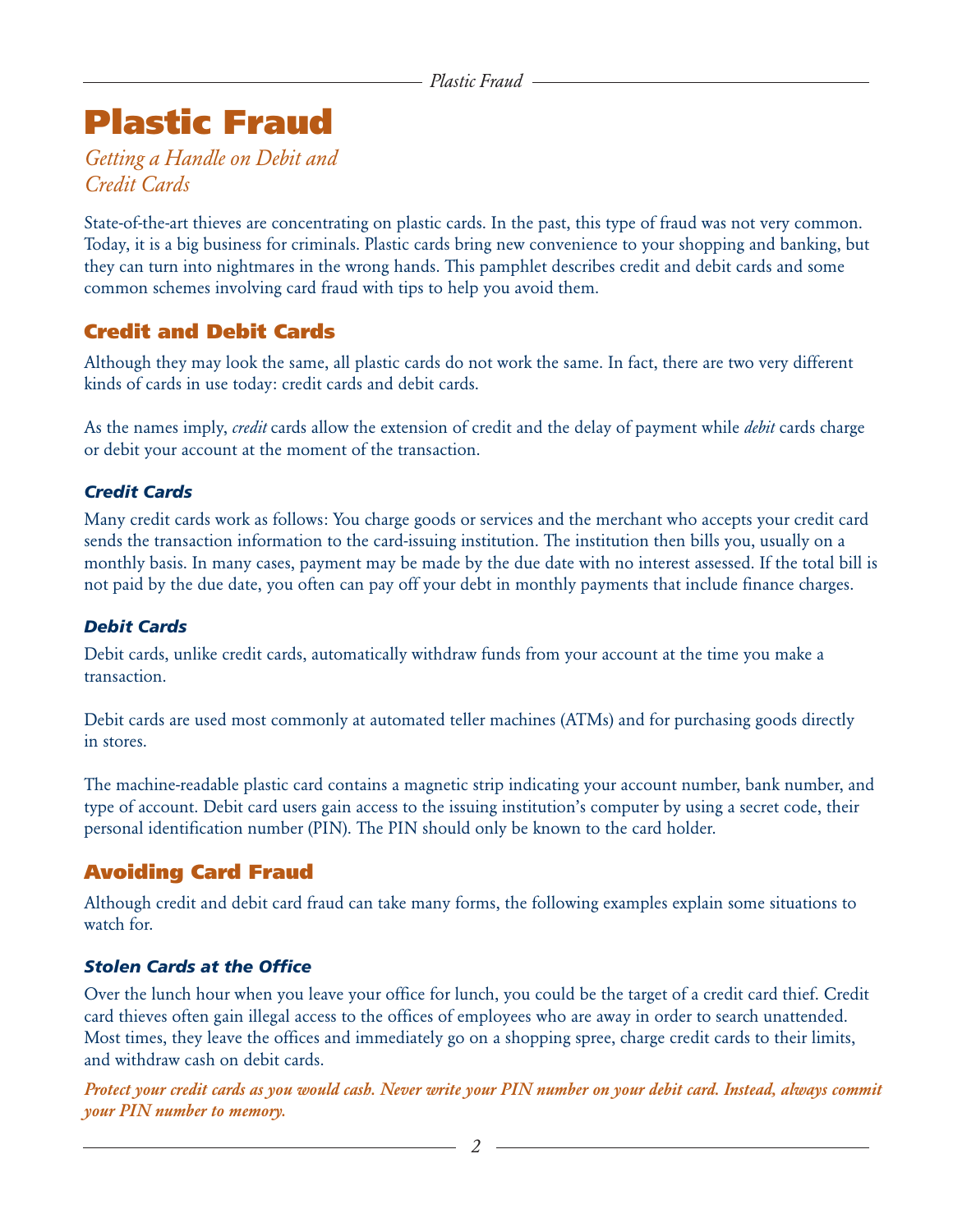### *Extra Copies of Charge Slips*

When processing your credit card, a dishonest merchant may decide to imprint a few extra copies of the charge slip. Later, the merchant can submit these copies to the issuing institution for payment on phony charges.

*Keep your eye on your credit card whenever it is in use. Watch clerks process your credit payments. Open your credit card bills promptly each month. Make sure that you made the listed purchases. Also, report any charges that you did not make to the credit card company.*

### *Discarded Charge Slips*

Sometimes, people may collect copies of your discarded charge slips from the wastebasket. Dishonest people could use the information from the copies to order merchandise by mail and ship it to a phony address. In addition, they could also sell the copies to counterfeiters who would take the account numbers and use them to alter cards or make new ones.

*After signing a credit card slip, ask for your receipt or duplicates. After you have compared them to the charges listed on your monthly credit card statement, tear them up and throw them away.*

### *Unsigned Credit Cards*

Stealing and using credit cards that have not been signed is another potential fraud. In other words, credit card thieves could steal your unsigned credit cards and then sign your name on the card in their handwriting. By doing so, they take your name as an alias and they will never have a problem writing and verifying their own signature.

*Protect your credit cards. When you receive a new or replacement card, sign the back of it as soon as it is activated. Always be sure to store it in a safe place. Cut up expired cards before disposing of them.*

### *Loss of Multiple Cards*

While shopping, you can easily be targeted by pickpockets. If your purse or wallet is stolen, you may lose all your credit cards at one time.

*Separate your cards. Only carry those cards with you that you plan to use. Also, check your cards from time to time and put aside those cards you don't use very often.*

### *Strange Requests for Your PIN Numbers*

This form of fraud involves thieves who find creative ways to steal your credit or debit cards when you don't know about it. For example, sometimes people crawl behind rows in movie theaters and steal pocketbooks while you are watching a movie. When you return home they call you, identify themselves as bank security agents, and ask for your PIN numbers. If you hesitate, they simply ask you to phone their supervisor and give you an accomplice's phone number to call. By doing so, they are able to get your PIN numbers and use the stolen debit cards to withdraw cash and make purchases.

*Again, never reveal your PIN number to anyone. Also, never keep your PIN number in your purse or wallet. Don't write your PIN on your card either. Always try to memorize it.*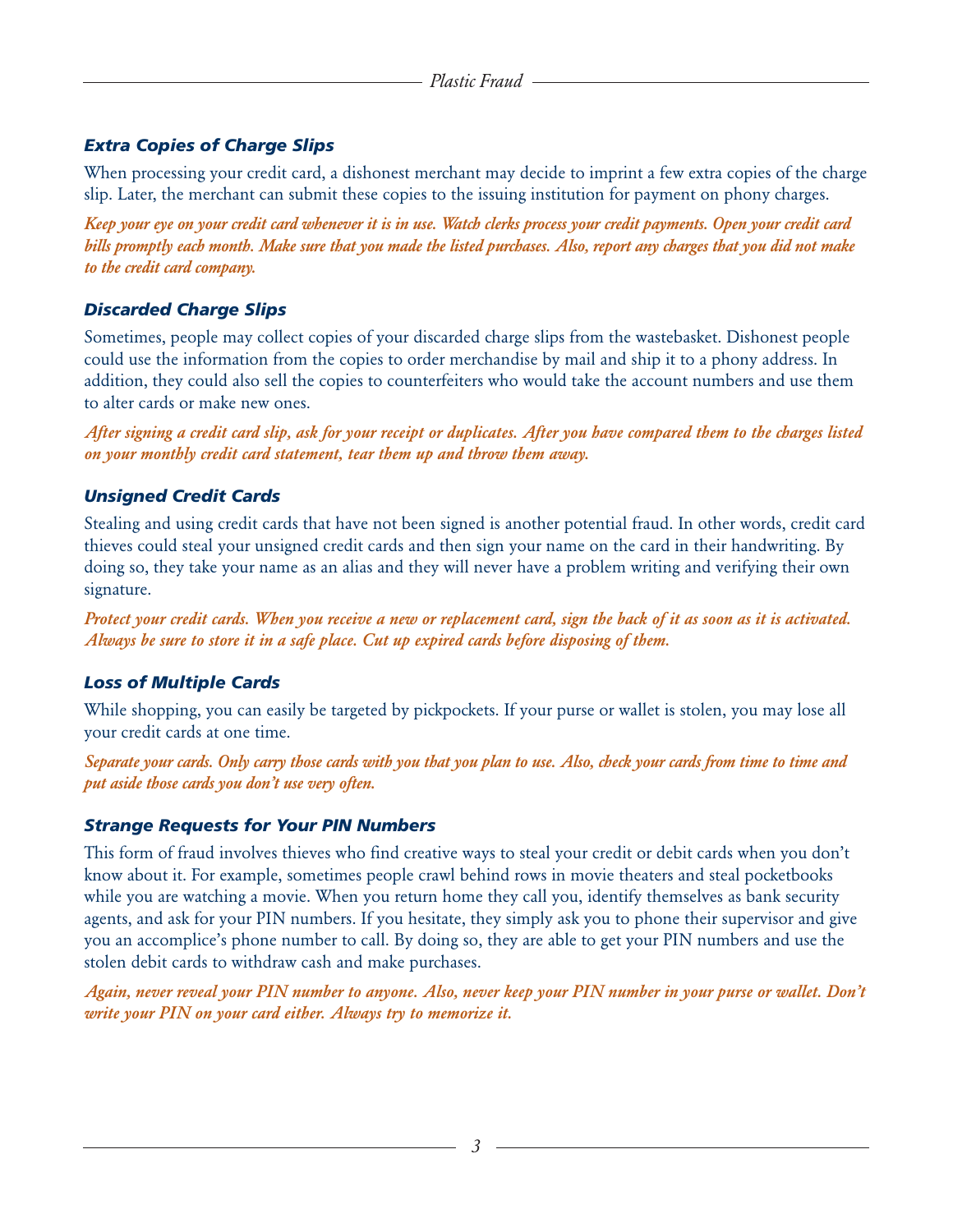# **Recognizing Counterfeit Cards**

#### *Legitimate Cards*

Legitimate cards follow standard specifications as to color, tint, quality, and style. Stamped letters and numbers are spaced evenly and sized equally. The signature panel is uniform in size and is almost impossible to scrape off.

### *Altered Cards*

Altered cards are made from actual cards. The original stamped data is melted down or pressed out. Then, the card is re-stamped with legitimate account numbers, names, and expiration dates, which have been illegally obtained. On altered cards, the letters do not line up well and are usually irregular in size. Some credit card companies help merchants identify altered cards by making an authenticator machine available to merchants. The machine authenticates or verifies certain information that is encoded on the back stripe on the back of the card.

### *Counterfeit Cards*

Counterfeiters make most counterfeit cards by silkscreening or painting the card logo and issuing institution's name onto a blank piece of card plastic. Because they are silkscreened, the cards don't look exactly like the real thing. Real credit cards are printed. Also, the signature panel on silkscreened cards may be glued or painted on and can be easily lifted or chipped. This panel may also appear uneven in size or placement.

### **New Technology**

New technology is making it more difficult for criminals to use, alter, or counterfeit credit and debit cards. Some of the innovations are already in use.

These security features have been added to major credit cards:

- 1. **Holograph** a three-dimensional, laser produced optical device that changes its color and image as the card is tilted.
- 2. **Fine-line printing** a repeated pattern of the card company name positioned as background for the company logo.
- 3. **Ultra-violet ink** special ink that is visible only under ultra-violet light, which will display the credit card company's logo.

"Smart Cards" may be the credit cards of the future. Each card has a built-in computer microprocessor. Signatures have been replaced with personal identification numbers and verification is handled only by computers. Eventually these cards may provide information on investments, charge accounts, and money market accounts. We may someday think of the credit card as a pocket-sized computer memory bank.

Improved verification methods are also being developed and tested. These include fingerprinting, retinal eye scanners, and computerized signature cards.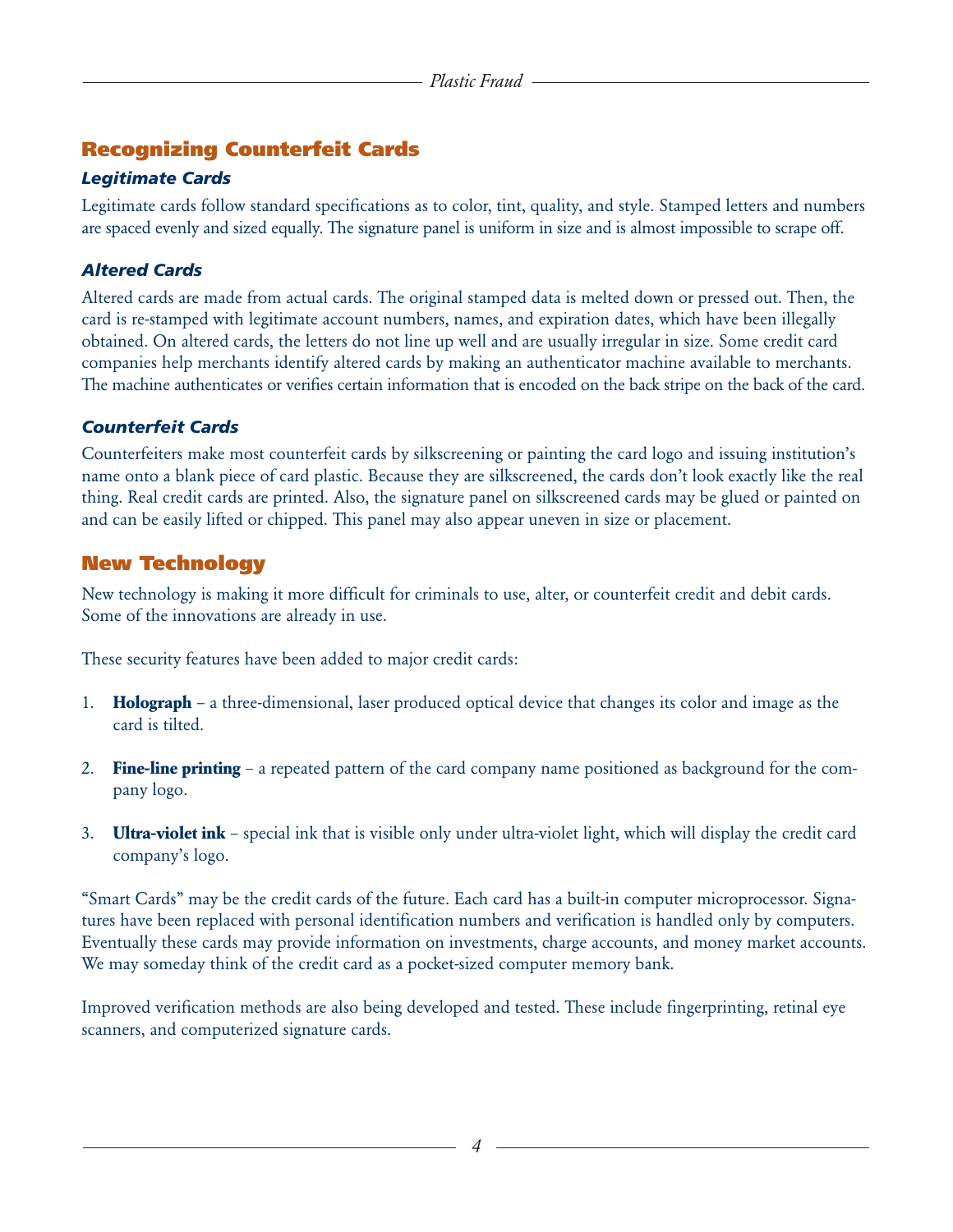#### *On the Internet*

While using the Internet, you can learn about any number of topics and buy almost anything. Be aware, though, that Internet shopping, like traditional shopping, may carry some risk. Software to protect you and your privacy is often a part of most web sites. In fact, when ordering online, it would be wise to check if you are on a secure server by looking for a security symbol such as an unbroken key or padlock symbol at the bottom of your Internet browser window. These symbols indicate that any information you may send to the web site, including your credit card numbers, is encrypted or put into computer code prior to transmission.

### **Consumer Liability**

It is important to keep a personal list of your credit and debit card numbers, the issuing banks, and their phone numbers so that you can contact them in case of loss or theft.

### *Credit Cards*

If your credit card is lost or stolen, contact your bank or issuing institution immediately. Your monthly statement should list the phone number of whom to contact.

You do not have to pay for any unauthorized charges made after you have notified the issuing bank or institution. The most you will have to pay for unauthorized charges is \$50 on each account. But this can add up if several cards are lost or stolen at the same time.

If you think that you did not make some or all of the purchases listed on your statement, you can take action. The Fair Credit Billing Act, an addition to the Truth-in-Lending law, requires prompt correction of billing mistakes. Within 60 days after the bill was mailed, you must notify the creditor in writing. You do not have to pay the amount in question while you are waiting for an answer.

#### *Debit Cards*

If your debit card is lost or stolen, notify the issuing bank or institution immediately. According to the Electronic Funds Transfer Act, if notification is given within two business days of discovery of the loss or theft, you may only be liable for \$50. If you do not notify them within the two-day limit, you could lose up to \$500. Finally, if notification is not given within 60 days after receiving a statement showing unauthorized withdrawals, you could be liable for everything.

#### *What is the Law?*

The Credit Card Fraud Act imposes prison sentences and stiff fines on persons convicted of unauthorized or counterfeit use of credit cards and debit cards. Also, the law makes it a federal crime to use any unauthorized card, plate, code, or account number to obtain money, goods, or services. The Secret Service is authorized to investigate violations under this act.